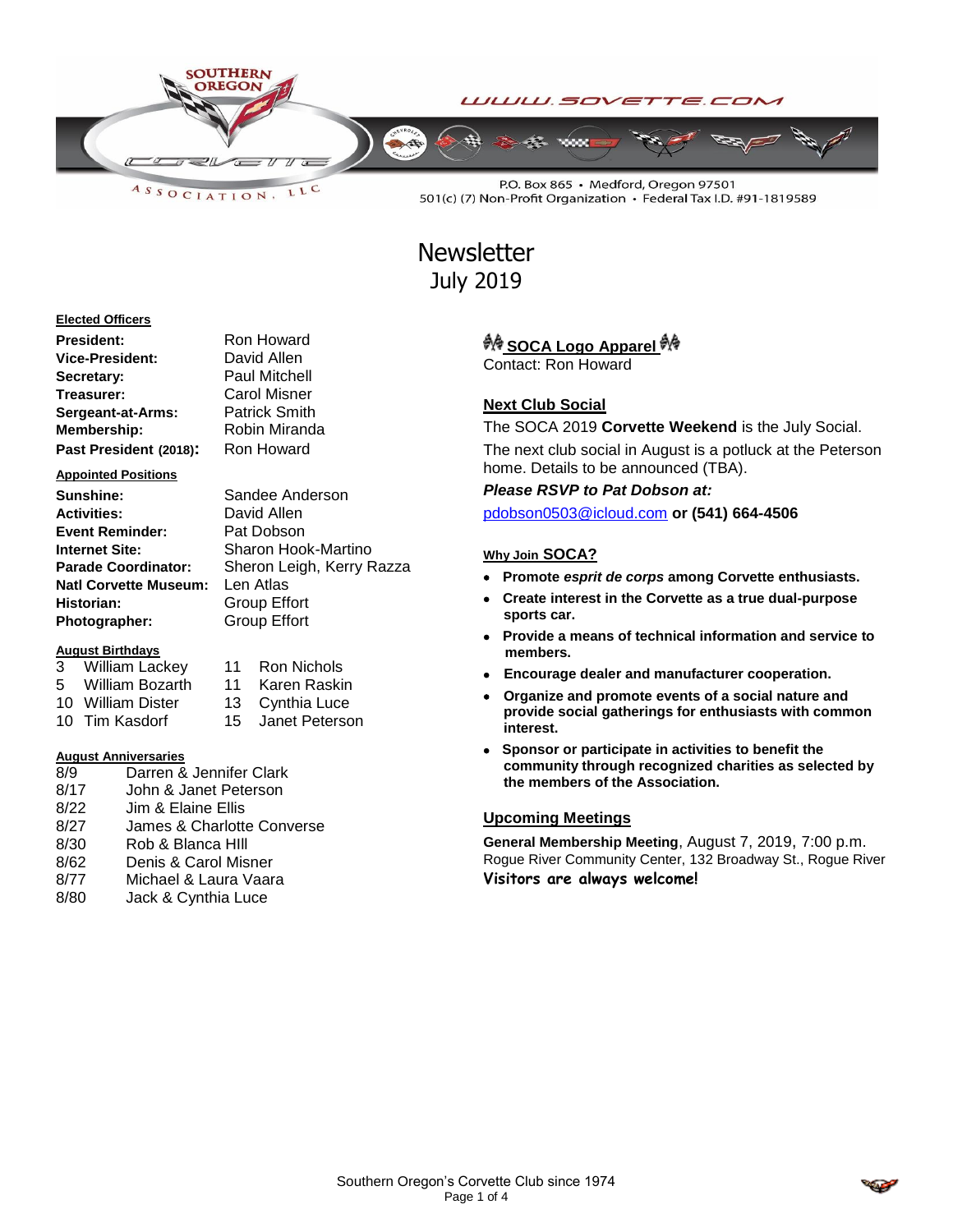

**2019 Southern Oregon Corvette Association (SOCA) Events**

|                       | <b>Sep</b><br><u>Nov</u><br>Dec 2019<br>$rac{\text{Oct}}{2}$<br>$\frac{\text{Aug}}{7}$                      |  |  |
|-----------------------|-------------------------------------------------------------------------------------------------------------|--|--|
| Club meeting (Wed.)   | $11*$<br>6<br>4<br>[* second Wednesday in September]                                                        |  |  |
|                       |                                                                                                             |  |  |
| <b>JULY</b>           |                                                                                                             |  |  |
| Parade                | 4 – Eagle Point 4th of July Parade and Celebration                                                          |  |  |
| Corvette Weekend      | 12 to 14 - SOCA 2019 Corvette Weekend, fundraiser for "Candlelighters For Children with                     |  |  |
|                       | Cancer" (and will be the July Social)                                                                       |  |  |
| Parade                | 20 - Rocky Point Parade, in Rocky Point, located 31 miles NW of Klamath Falls, details TBA                  |  |  |
| <b>AUGUST</b>         |                                                                                                             |  |  |
| Social                | 17 – Potluck gathering at the Peterson's home, details TBA.                                                 |  |  |
| PNW & NCM Caravan     | 21 – Depart Grants Pass for the Pacific Northwest Caravan to the 25th National Corvette                     |  |  |
|                       | Museum Caravan in Bowling Green, Kentucky                                                                   |  |  |
| <b>SEPTEMBER</b>      |                                                                                                             |  |  |
| Labor Day Festival    | 2 – Cave Junction Labor Day Festival parade, details TBA                                                    |  |  |
| <b>NCM Caravan</b>    | 6 – National Corvette Museum Caravan drivers return (approximate date)                                      |  |  |
| Sigel Show & Shine    | 14 - Jim Sigel Show & Shine, details TBA                                                                    |  |  |
| September Social      | 21 – The Point Pub & Grill (upstairs), 311 E. Pine St., Central Point, 6:00 p.m., bring pool cues           |  |  |
| <b>OCTOBER</b>        |                                                                                                             |  |  |
| <b>October Social</b> | 19 - Si Casa Flores restaurant, 202 NE Beacon Dr., Grants Pass                                              |  |  |
| <b>NOVEMBER</b>       |                                                                                                             |  |  |
| Daylight Savings      | 3 – DST ends                                                                                                |  |  |
| November Social       | 16 – location and details TBA                                                                               |  |  |
| Thanksgiving          | 28 - Thanksgiving holiday                                                                                   |  |  |
| <b>DECEMBER</b>       |                                                                                                             |  |  |
| Parade                | 7 – Grants Pass Christmas Parade, details TBA                                                               |  |  |
| Social                | 15 (Sunday night) - SOCA Christmas Party, Grants Pass Golf Club, 230 Espey Rd., Grants Pass,<br>details TBA |  |  |

For additional events, information and links ... see the SOCA website "Events Page:"<https://www.sovette.com/events>

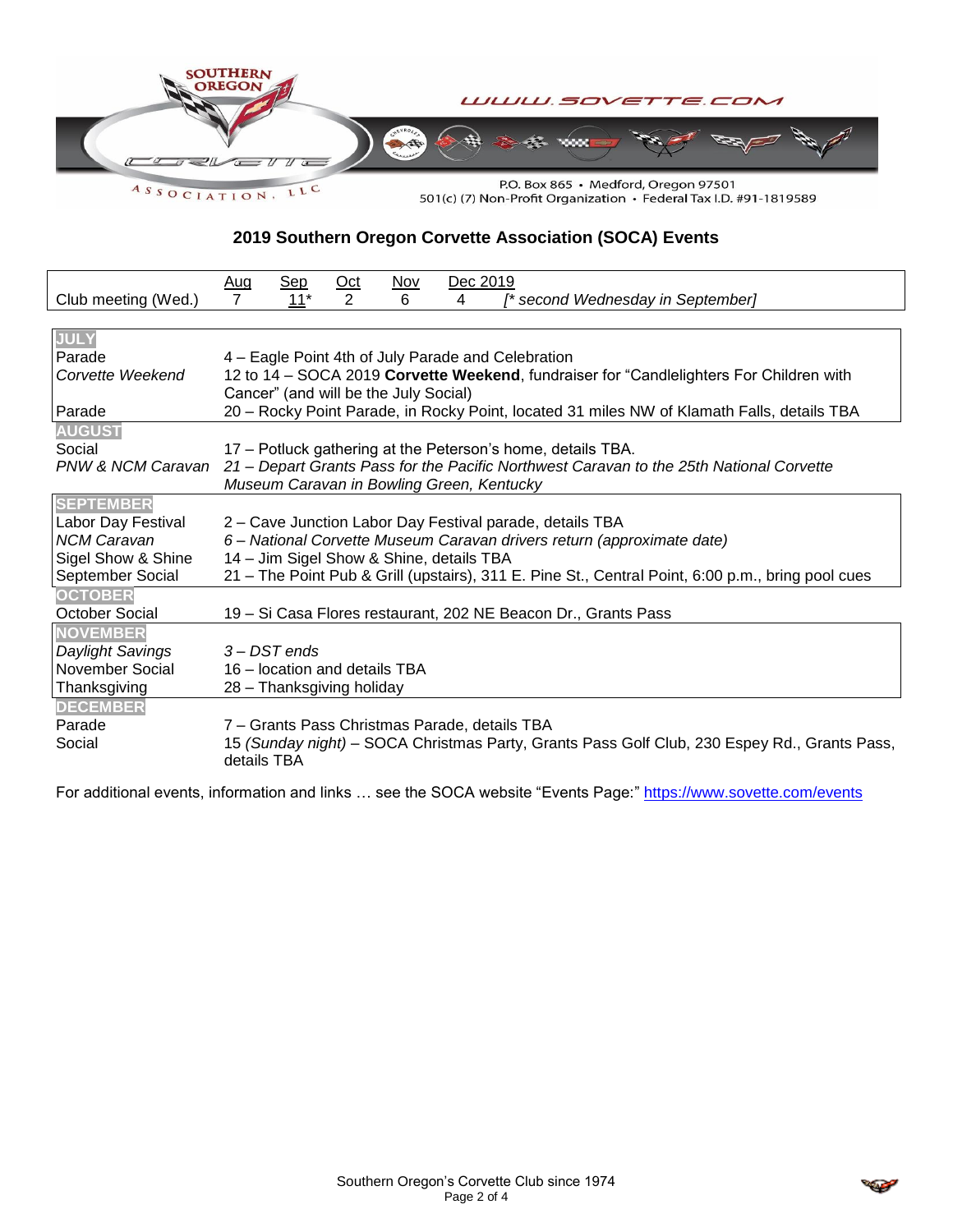



## Tire Pressure Monitoring System (TPMS) Facts

If your vehicle was built after 2007, it came equipped with a Tire Pressure Monitoring System. This system will display a warning light that indicates when your tires may be *low and should be checked.*

The TPMS will illuminate a dashboard warning light whenever the pressure drops below the vehicle's recommended level by 25% or more. The official TPMS symbol is a yellow exclamation mark inside a tire cross-section. If you see this alert illuminated on the dash, you should immediately check your tire pressure and inspect for punctures.

One of TPMS significant safety advantages is it can help prevent underinflated tires from growing into larger problems. Additionally, the TPMS can help you address changes in temperature that cause fluctuations in tire pressure. Responding to your TPMS and keeping your tires properly inflated can increase fuel efficiency, extend tire life, and contribute to your vehicle's stability and safety.



TPMS can come in one of two types: *direct* or *indirect*. Each type of system uses different mechanical setups and methods to monitor pressure and alert you when pressure is low. Direct TPMS measures air pressure through dedicated sensors in the wheel, while indirect TPMS estimates low pressure based on tire rotation speed.

**Direct TPMS** - A direct TPMS uses battery-operated sensors inside the wheel to communicate with the vehicle. The sensors directly read the pressure in each tire and transmit the data to the vehicle computer. The system will trigger the dashboard light if a tire's pressure drops below 25% of the recommended inflation from the vehicle manufacturer. This process gives a direct TPMS a greater degree of accuracy than indirect TPMS.

Some advanced direct systems even allow the driver to check individual tire pressures from the dashboard.



**Indirect TPMS -** An indirect TPMS estimates an underinflated tire through wheel speed sensors used by the anti-lock brake system. These sensors measure the rotational speeds of each tire. They can detect when one tire rotates faster than the others, which means the faster tire is low on pressure. If the system determines that a tire lacks pressure, it will illuminate a dashboard light to alert you.

Automakers developed indirect TPMS to comply with federal regulations while reducing vehicle costs. These systems are cheaper to produce because they utilize existing vehicle components, but they have distinct disadvantages.

An indirect TPMS cannot tell the driver which tire needs inflation and needs calibration after any service including a tire change or pressure adjustment to ensure system accuracy

> Southern Oregon's Corvette Club since 1974 Page 3 of 4